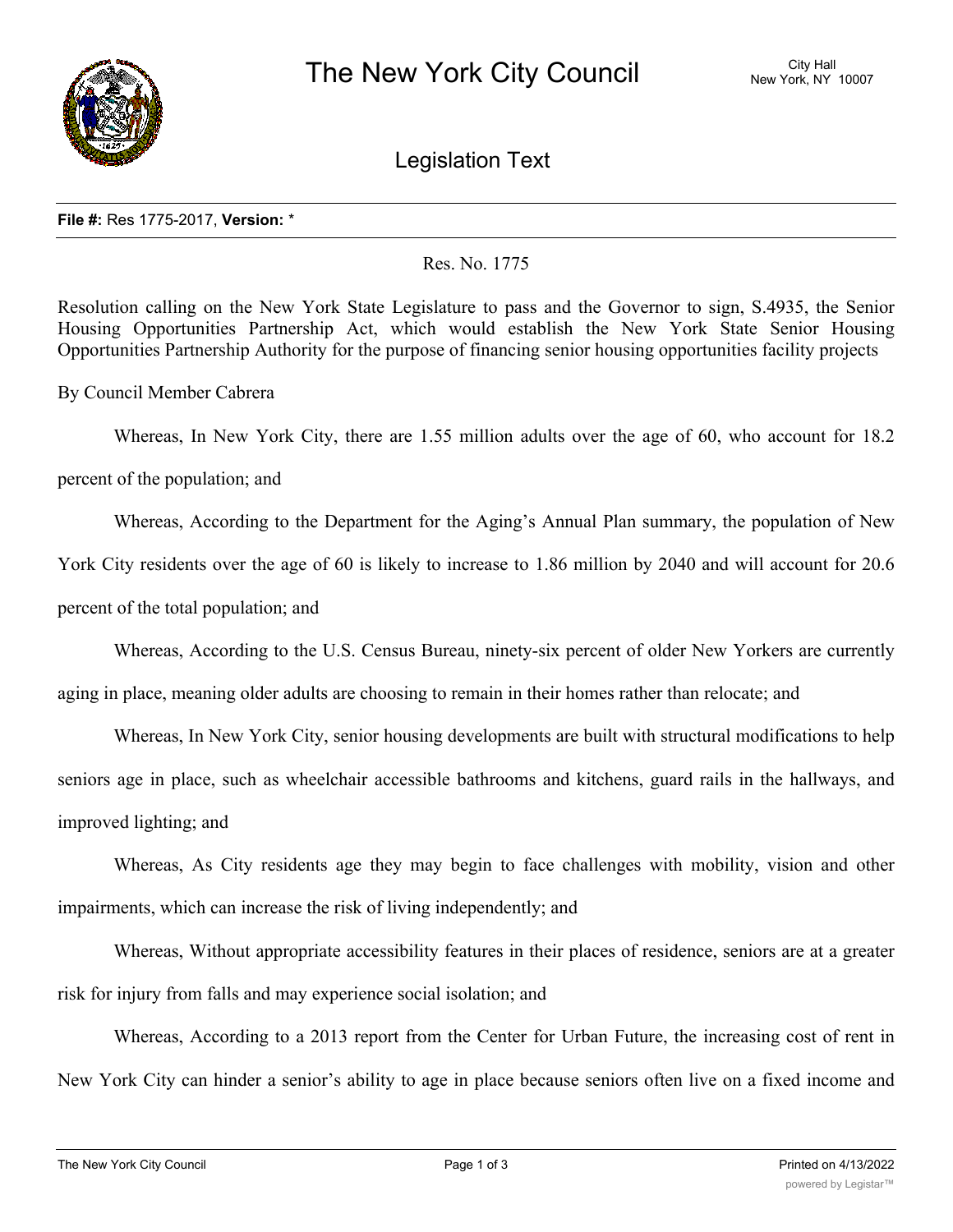## **File #:** Res 1775-2017, **Version:** \*

have limited savings and they are not able to keep up with rent increases; and

Whereas, According to data from the United States Census Bureau, the 2016 federal poverty level for a single individual over 65 was \$11,511 annually and the federal poverty level for a household with two individuals over 65 was \$14,507 annually; and

Whereas, According to the United States Social Security Administration, the average Social Security retirement benefit for January 2016 was \$1,341 a month; and

Whereas, According to a report from 2015 by the Citizen's Budget Commission, housing affordability is defined as the ratio of housing costs to household income; and

Whereas, The standard threshold for deeming a household "rent burdened" is when rent exceeds 30 percent of income and a household is extremely rent burdened when rent exceeds 50 percent of gross monthly income; and

Whereas, According to the same 2015 report by the Citizen's Budget Commission, 32 percent of New York City seniors over the age of 60 and living alone are low-income and severely rent burdened and 21 percent of New York City seniors over the age of 60 who live with multiple adults are low income and severely rent burdened; and

Whereas, According to a report by AARP, the lack of affordable housing options forces seniors into nursing homes which add to high health care costs; and

Whereas, Senior housing developments often require eligible applicants to wait for a lottery system which can take months due to limited housing that is available; and

Whereas, Even if seniors do find housing through a lottery, they are often required to relocate from their traditional neighborhood; and

Whereas, In 2017, New York State Senator Ruben Diaz Sr. introduced S. 4935, to establish the New York State Senior Housing Opportunities Partnership Authority ("The Authority"), which would work with small-cap banks and developers to expand senior housing in New York State; and